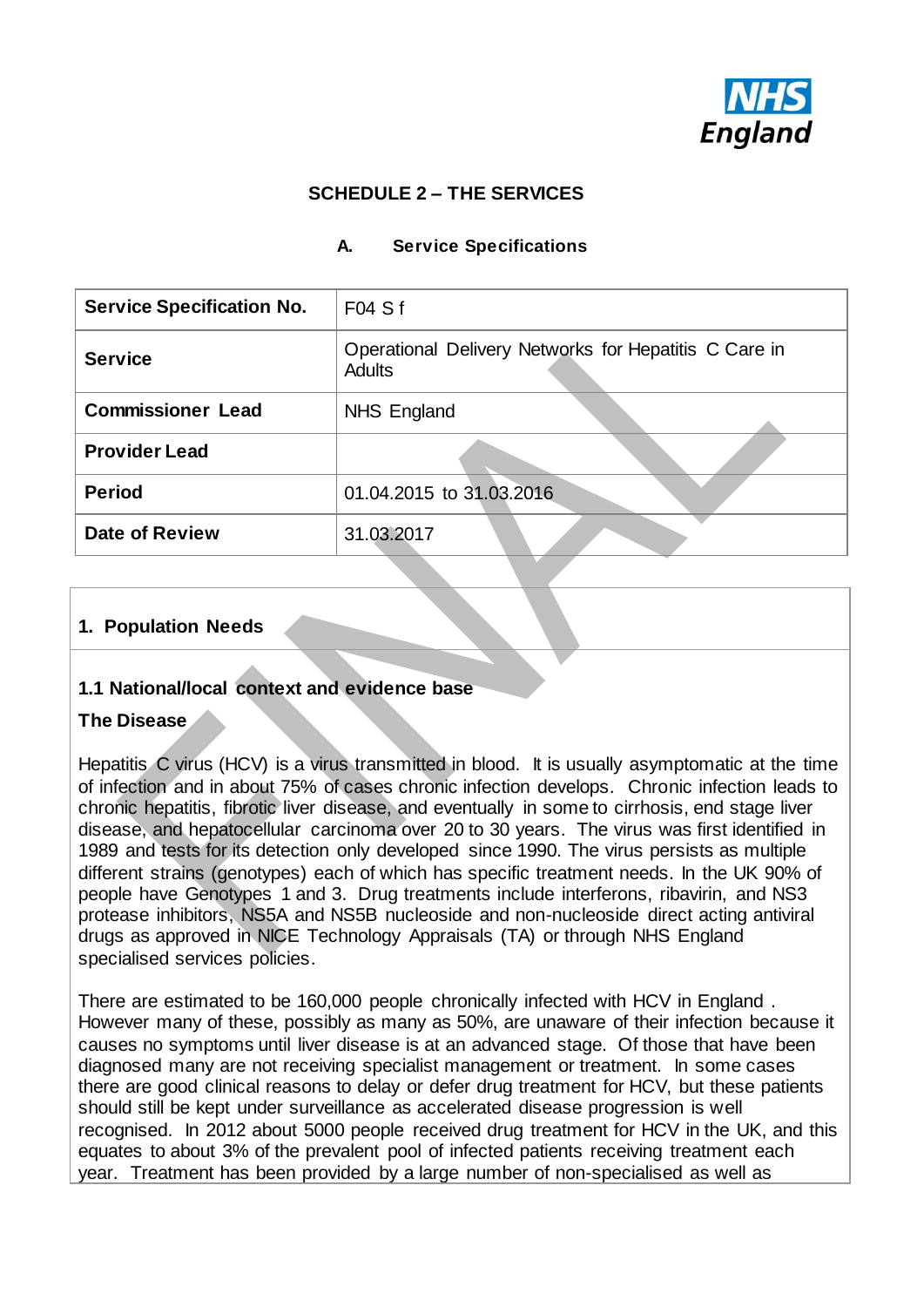specialised providers and in a variety of settings, often related to other care required by patients rather than specific services for hepatitis and there is no national database of treatment outcomes.

Public Health England (PHE) have estimated that approx. 4,000 people with chronic hepatitis C will have developed decompensated liver disease by 2020 and almost 12,000 will have developed cirrhosis that will eventually progress. Successful treatment prevents both decompensation and progression of liver disease. If hepatitis C treatment is commissioned effectively, it is anticipated that there will be a significant reduction in these numbers over the next 5 to 10 years. [Hepatitis C UK 2015 report at http://www.gov.uk/phe].

As a result of the modes of transmission the prevalence of chronic hepatitis C is highest among specific populations who have been exposed to infected blood: these include current and previously injecting drug users, and certain ethnic minority groups or people who received infected blood products before 1991. Overall, half of patients with chronic HCV infection are in the lowest socio-economic quintile, and three quarters in the lowest two quintiles.

### **2. Outcomes**

# **2.1 NHS Outcomes Framework Domains & Indicators**

| <b>Domain</b>      | Preventing people from dying prematurely                                                           | Yes.       |
|--------------------|----------------------------------------------------------------------------------------------------|------------|
|                    |                                                                                                    |            |
| <b>Domain</b><br>2 | Enhancing quality of life for people with long-<br>term conditions                                 | <b>Yes</b> |
| <b>Domain</b>      | Helping people to recover from episodes of ill-<br>health or following injury                      | <b>No</b>  |
| <b>Domain</b>      | Ensuring people have a positive experience of<br>care                                              | <b>Yes</b> |
| <b>Domain</b><br>5 | Treating and caring for people in a safe<br>environment and protecting them from<br>avoidable harm | Yes        |

Preventative strategies are important but where infection is confirmed successful treatment of patients with hepatitis C should cure the infection and prevent people from dying prematurely. This improves quality of life and prevents viral transmission to other people by reducing the prevalent pool of infection. Long term, well delivered cost effective therapy offers the prospect of minimising HCV in the indigenous population with major health benefits and cost savings across primary and secondary care.

#### **Outcomes**

*Domain 1 Preventing people from dying prematurely*

Overarching indicators: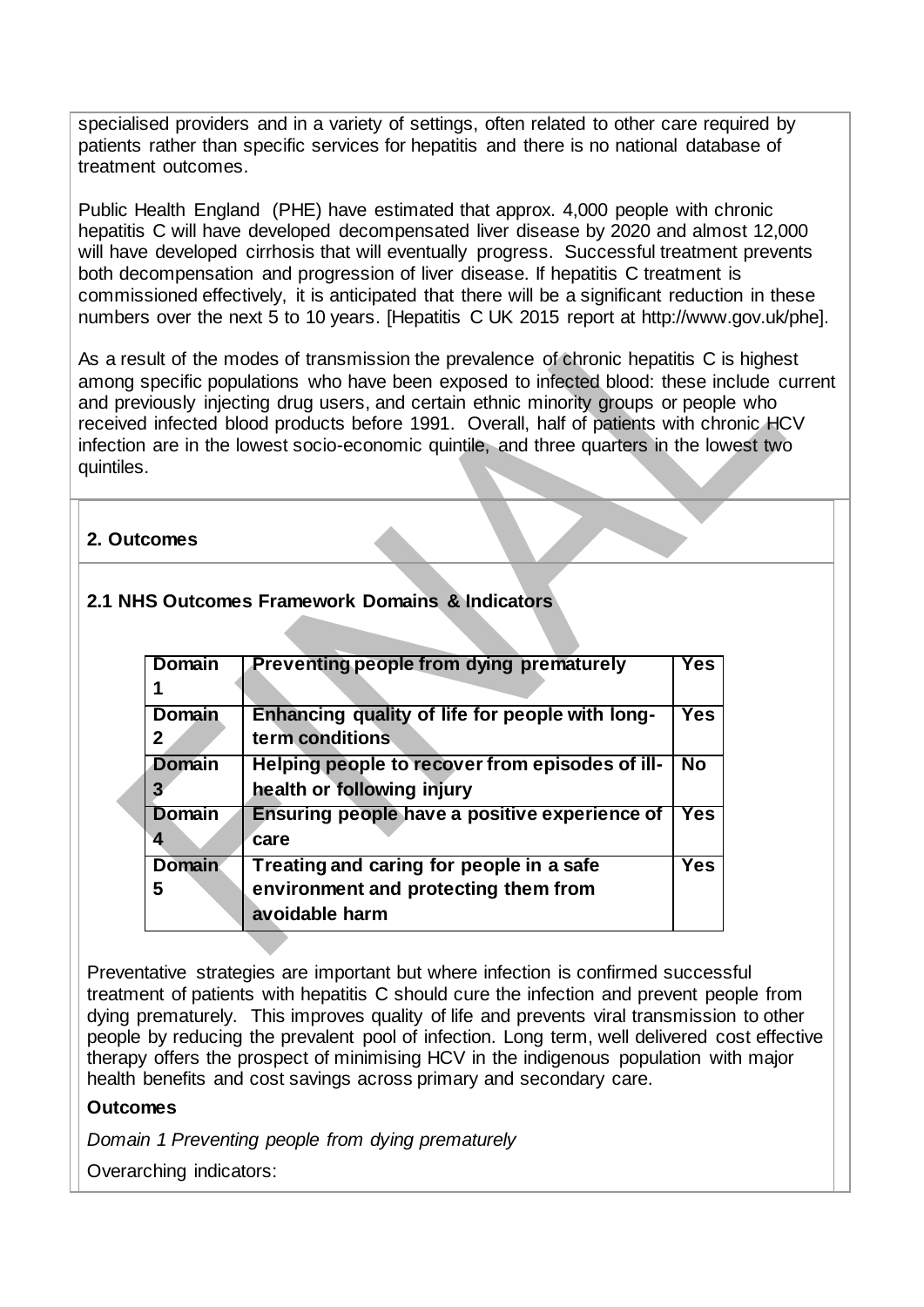- 1a Potential Years of Life Lost (PYLL) from causes considered amenable to healthcare in adults
- 1b Life expectancy at 75 in males and females

Improvement area:

• 1.c Under 75 mortality rate from liver disease

Hepatitis C is the cause of liver disease most clearly amenable to healthcare intervention because well tolerated curative treatments now exist: in England PHE reports that peak age of detection of hepatitis C is 40-50 years but no data on peak age of death is collected. In Scotland which has a national service model treatment has already been shown to reduce early deaths, the peak age of death is recorded and is known to be less than 50 years in more than half of those who die. The majority of patients treated in the England Early Access Program for decompensated liver disease due to hepatitis C (i.e. people at high risk of death in the next 12 months) were aged 45-55 years.

The overall aim of this network model is to increase the number of patients who are cured of their HCV infection, using the most clinically effective and cost effective options

It is recognised that more accurate baseline data needs to be collected to improve current estimated data which will be used to refine the metrics as the networks develop.

Service providers will provide outcome data on:

- Proportion of the population who are estimated as infected to enable the effectiveness of the treatment service provision to be assessed
- Number of patients who initiate treatment with NICE or NHS England approved antiviral therapies for HCV
- Number of patients who achieve a "Sustained Viral Response" or cure with antiviral therapy

*Domain 2 Enhancing Quality of Life for people with long term health conditions.*

Effective therapy for hepatitis C will reduce the burden on patients with hepatitis C induced cirrhosis by reducing disease progression and thereby reducing hospital admissions due to the complications of progressive cirrhosis – specifically effective therapy will reduce attendances for variceal haemorrhage, decompensation and development of liver cancer.

Evidence of benefit will be detected by monitoring national data on hospital admissions for decompensated cirrhosis and liver cancer over the next 5 to 10 years.

*Domain 4 Ensuring that people have a positive experience of care* 

Overarching indicator:

• Patient experience of hospital care

Improvement area:

• Patient experience of outpatient services

This service specification will ensure that patients receive care through an Operational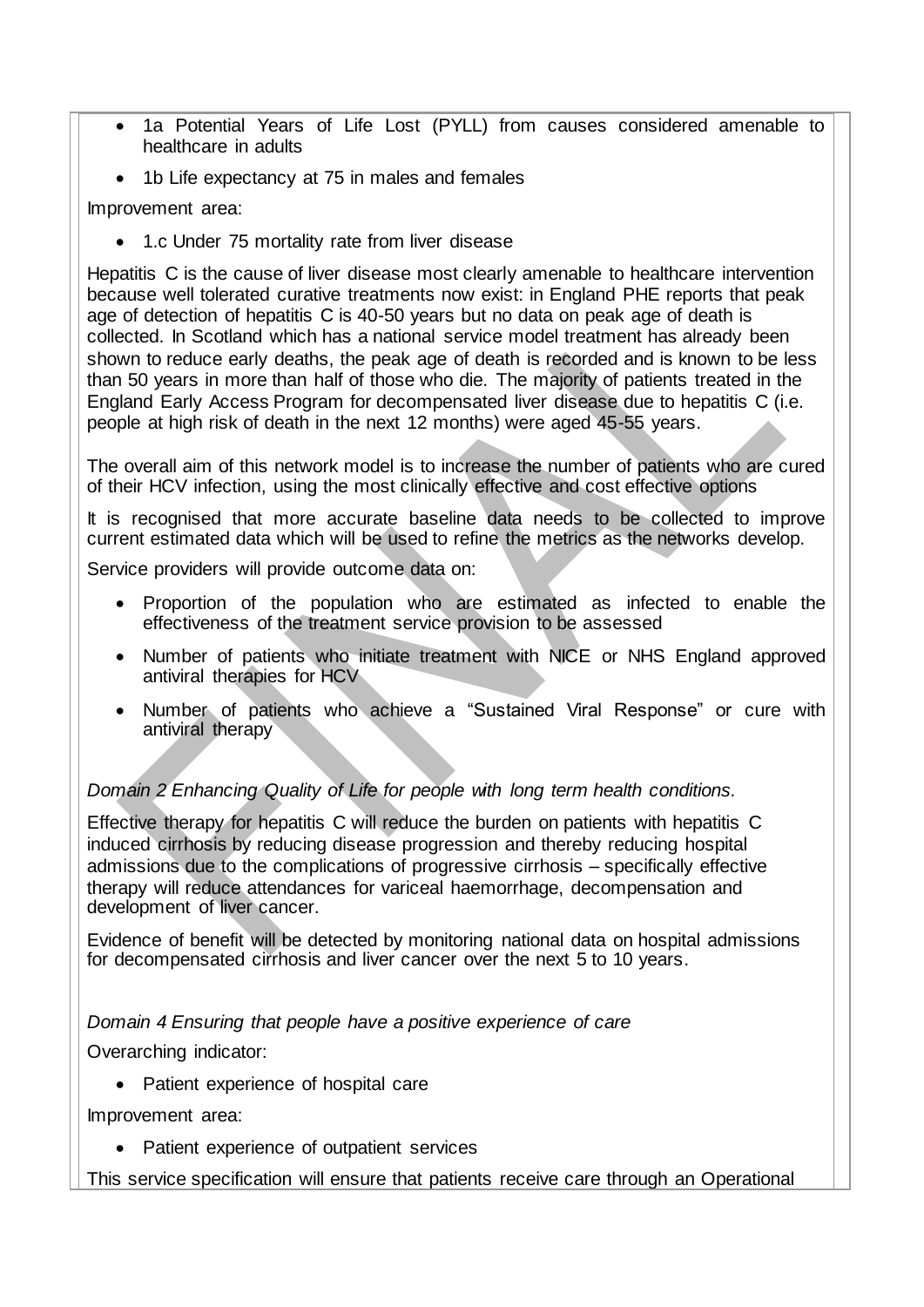Delivery Network. Outpatient hepatitis C treatment and care will be delivered in a setting that is appropriate, and by staff who are appropriate, for each patient – as an example by a blood-borne virus nurse in community drug services but as part of a specialist service with the optimum specialist oversight. Research indicates that in areas where treatment is exclusively available in a hospital setting this is a barrier for some patients, reducing the numbers coming forward for curative treatment.

Service providers will provide outcomes data on:

- Patient experience of outpatient services through a patient questionnaire developed and validated with appropriate patient representative groups
- Number of people who are referred to specialist care as a proportion of those testing positive
- Number of patients who initiate treatment with NICE / NHS England approved antiviral therapies for HCV as a proportion of those referred

### *Domain 5 Treating and caring for people in a safe environment and protecting them from avoidable harm*

Overarching indicator:

- Patient safety incidents reported
- Safety incidents involving severe harm or death
- Hospital deaths attributable to problems in care

Improvement area:

• Incidence of medication errors causing serious harm

This service specification for Operational Delivery Networks will ensure specialist oversight of all hepatitis C treatment delivered in England, thereby providing patients with the safest treatment possible. Hepatitis C drugs can have significant and potentially lifethreatening side effects and deaths have occurred as a result of treatment being monitored by insufficiently skilled staff. Treatment carries significantly greater risk in patients with present or previously decompensated cirrhosis, and this specification allows these patients to be considered for care in a specialised setting and/or with specialist support which will minimise such risk. The risk of adverse events is greatly reduced in patients receiving therapy with the new all oral anti-virals but in patients with advanced disease, mortality and adverse events remain a concern based on recent studies.

#### **3. Scope**

# **3.1 Aims and objectives of service**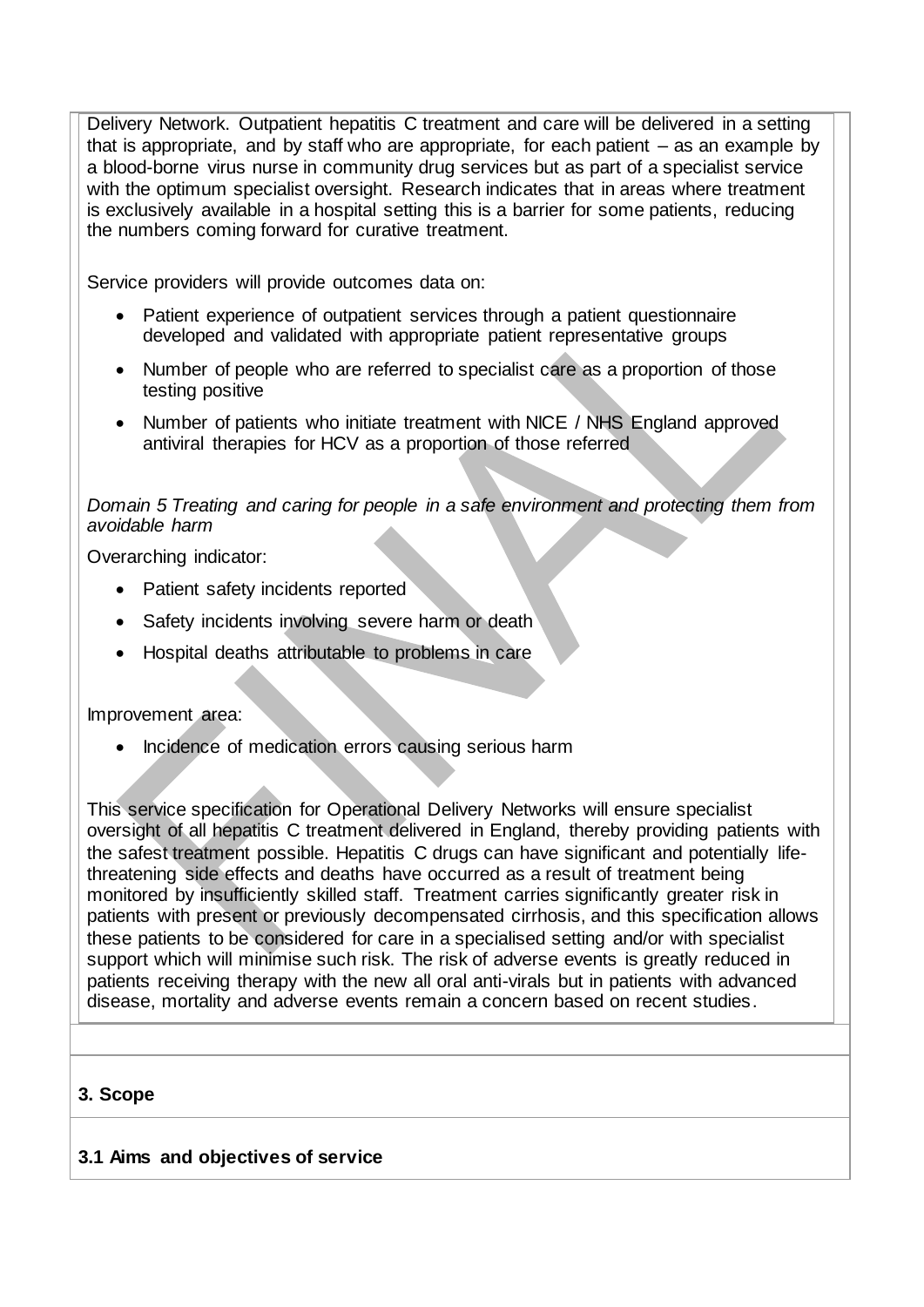### **Aim**

The aim of Specialised Hepatitis C Operational Delivery Networks for Adults is to maximise appropriate uptake and completion of HCV treatment and to cure more people of infection. This will improve quality of life, prevent premature death in line with the NHS Outcomes Framework 2014-15, and reduce the risk of onward transmission.

### **Objectives**

The service will deliver this aim by:

Providing a uniform standard high quality treatment service to adults with hepatitis C infection throughout England

Reporting objective measures to demonstrate high quality treatment using a national standardised monitoring and outcomes dataset and through supporting development of an outcome collection system.

Establishing a managed network of services which are responsive to local epidemiology and prevalence. This will include working effectively in partnership with other health care providers and local organisations from all sectors (e.g. Primary Care Services, Local Authorities, service for People Who Inject Drugs, Health & Justice, charities for the homeless and substance misusers).

Contributing to tailored services to meet the needs of specific vulnerable groups (e.g. prisoners, homeless, current injecting drug users, migrant populations). Care will be delivered in ways that maximise access to treatment for all patients, and provide treatment as close to the patient as possible

Ensuring that people with hepatitis C are given sufficient, high quality information and advice so they are fully informed about the timing of treatment and treatment choices, which can be complex issues.

Allowing more people to have access to clinical trials of new drugs, with consequent improvement in outcome and effective use of NHS resources in the long term.

### **3.2 Service description/care pathway**

#### **Overview**

- 1. The proposal is for a formal Operational Delivery Network of centres that manage treatment decisions and prescribing but has a dispersed delivery model that will support partnership working and local access for patients in England. Network leadership will be provided through specialist centres with proven expertise in managing HCV, and prescribing decisions will be made through MDT meetings. The NHS England commissioned specialised services includes the cost of drugs required for treating hepatitis C infection, as well as the resource and facilities necessary to ensure appropriate management of all patients referred within a specialised service (including essential investigations).
- 2. Although the newer drugs for treating hepatitis C infection are less toxic than earlier regimens, selecting the most appropriate agents and course length remains highly complex. It is therefore important that expert clinicians are involved in prescribing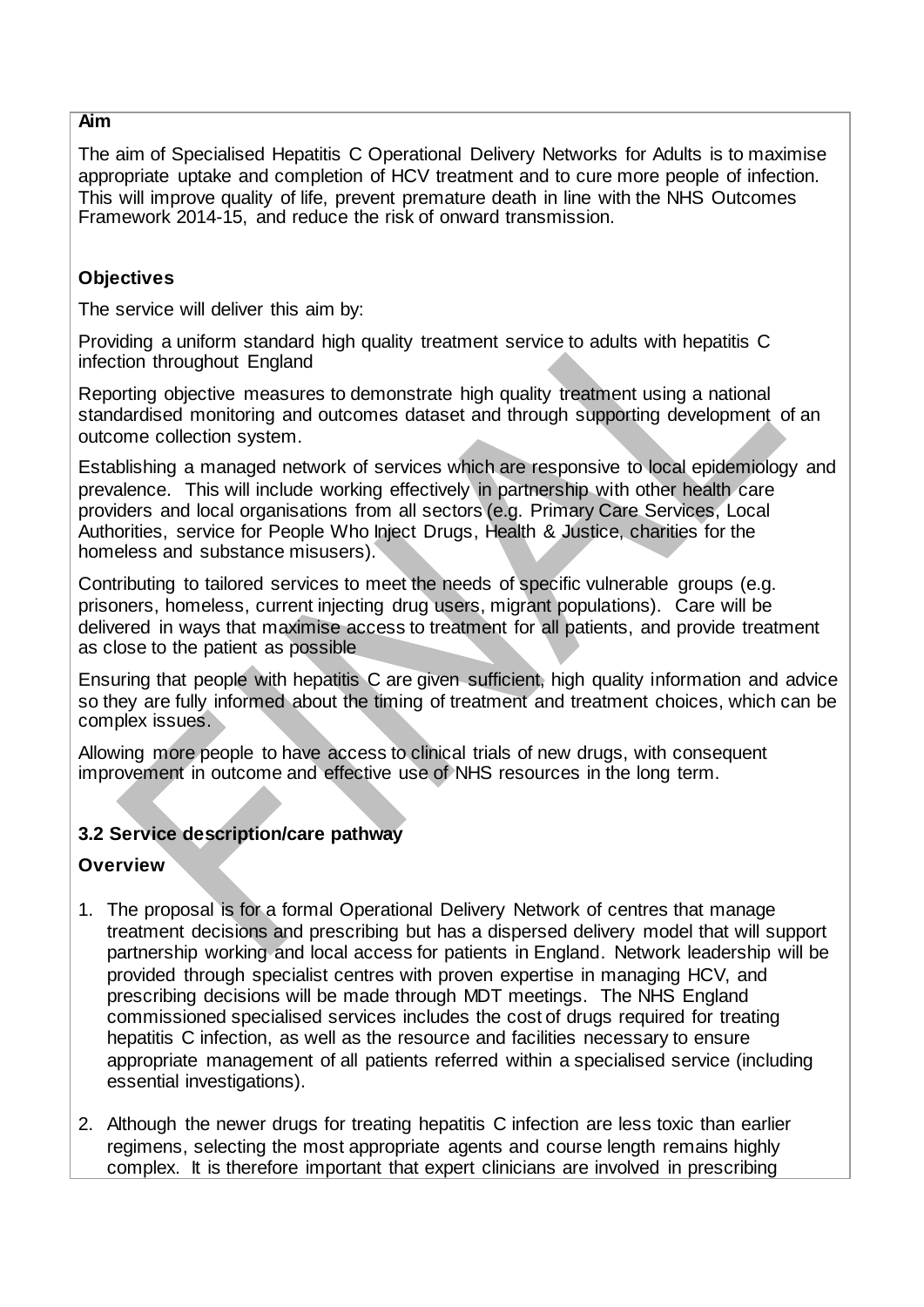decisions (while maintaining local delivery of care). The networks will encompass MDT decision-making by teams experienced in the treatment of hepatitis C and in the appropriateness of initiation of treatment or continued surveillance of infected patients. MDTs including experienced clinicians will support the best quality of clinical care, and allow the most clinically appropriate and cost effective prescribing of high cost drug treatments in accordance with NHS England policy / NICE Technology Appraisals.

- 3. The network model will also ensure better equity of access. Many patients with chronic hepatitis C infection come from marginalised groups who may not engage well with health care, and there is a risk that without proper structures in place a significant proportion of patients in need will not get access to care. Mechanisms are needed to encourage outreach and engagement with patients outside traditional health care settings: these will be much easier to set up as part of formal clinical networks than with uncoordinated local commissioning.
- 4. It is recognised that ODNs are at different stages of development. Hence NHS England sought proposals from those contracted to provide specialised treatment of hepatitis C to jointly put forward proposals to operate networks comprised of a centre and partner services to serve their patient population. It is anticipated that when mature the service will be provided as a network with a host organisation who will be responsible for assuring the delivery of the service via a variety of joint ventures, which will include (but not be restricted to) other hospitals, community clinics, specialist addiction services, and secure environments.
- 5. A network model will support:
	- A specified network of care for Hepatitis C with a named lead Centre hosting the virtual MDT and linked treatments services
	- Specialised centres with a sufficient caseload to develop and maintain expertise in the treatment of the condition.
	- MDT decision making by experienced teams on the appropriateness of continued surveillance or initiation of treatment in infected patients and the optimal treatment regimen to use
	- Oversight of treatments with the potential for serious side effects requiring specialist liver support and expertise on the range of drug on drug interactions
	- Access to treatment services locally through partnership and outreach models
	- Optimising partnership working with local expertise in engaging hard to reach groups in treatment programmes
	- Cost effective use of high cost drug treatments in accordance with national NHS England policy / NICE TAs and guidelines
	- Development of research to support future commissioning policy
	- Development of a national database of treatment and outcomes
	- The further development of Hepatitis C networks will reduce variation in practice nationally through networks ensuring compliance with treatment guidelines and national policy.

### **Patient Referral**

The service will accept inward referrals of patients with confirmed hepatitis C infection to commence treatment from: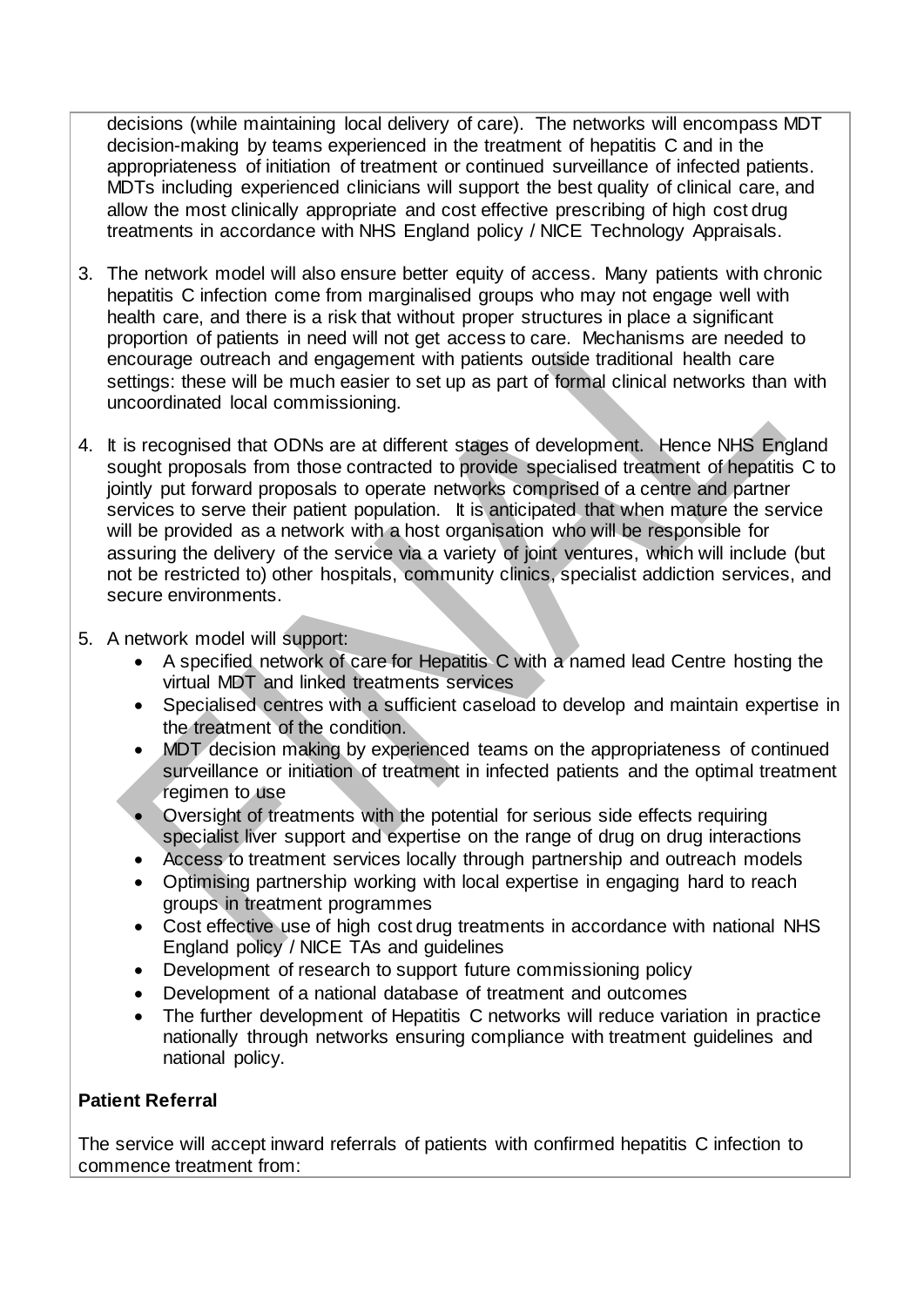- Primary care, substance misuse services, genito-urinary medicine services and all other services undertaking HCV testing or subsequent care.
- Prisons and associated institutions in association with the Health and Justice Commissioning group
- Other specialist hepatitis services
- Human Immunodeficiency Virus (HIV) services (in the case of HIV/HCV co-infection).
- Paediatric hepatitis services when the patient reaches adulthood.
- Other services recognised within the local agreement

The service will accept referrals for patients who meet the following criteria

- Criteria defined by NHS England policies
- Diagnosed as chronic hepatitis C with a documented HCV viraemia.
- Diagnosed with probable acute hepatitis C.

All eligible patients will have access to care and treatment services irrespective of their sexual orientation, gender, race, disability, psycho-social circumstances or geographical location. An important feature of all services is that appropriate pathways are developed for socially disadvantaged patients who are often difficult to engage (particularly those with addictive disorders, the homeless, and those held in Secure Environments). Patients will remain within the specialised service for management of their hepatitis C infection until discharged by the service.

# **Service provided**

Management of patients with acute or chronic hepatitis C infection, including treatment of patients with antiviral or immunomodulatory drugs, including supportive and adjunctive therapy, in accordance with NICE and national guidelines.

# **Models of care**

This specification does not describe the exact model of care delivery. The epidemiology and demography of hepatitis C infection varies significantly in different parts of the country, and it is unlikely that a single model of service delivery will be optimal in all locations. Networks with a geographically small but densely populated catchment area may be able to deliver the majority of their care centrally, while those with large areas to cover will need to establish multiple outreach services and would be expected to enrol multiple local providers as part of a network. Specific local models are likely to be needed to provide a service to prisons and other secure environments. The high prevalence of HCV in some geographically localised immigrant populations may require targeted services to be set up. In some places greater use of technology may allow some 'virtual' management of patients.

### **Network Requirements:**

There is an overarching principle that access to care, and supervision of treatment, must be tailored as far as possible to the needs of the patients. It is an absolute requirement that anyone providing drug treatment for hepatitis C infection must do so as part of a formal OD network with regular, minuted Network MDT meetings.

Description of a specified network of care for Hepatitis C with a named lead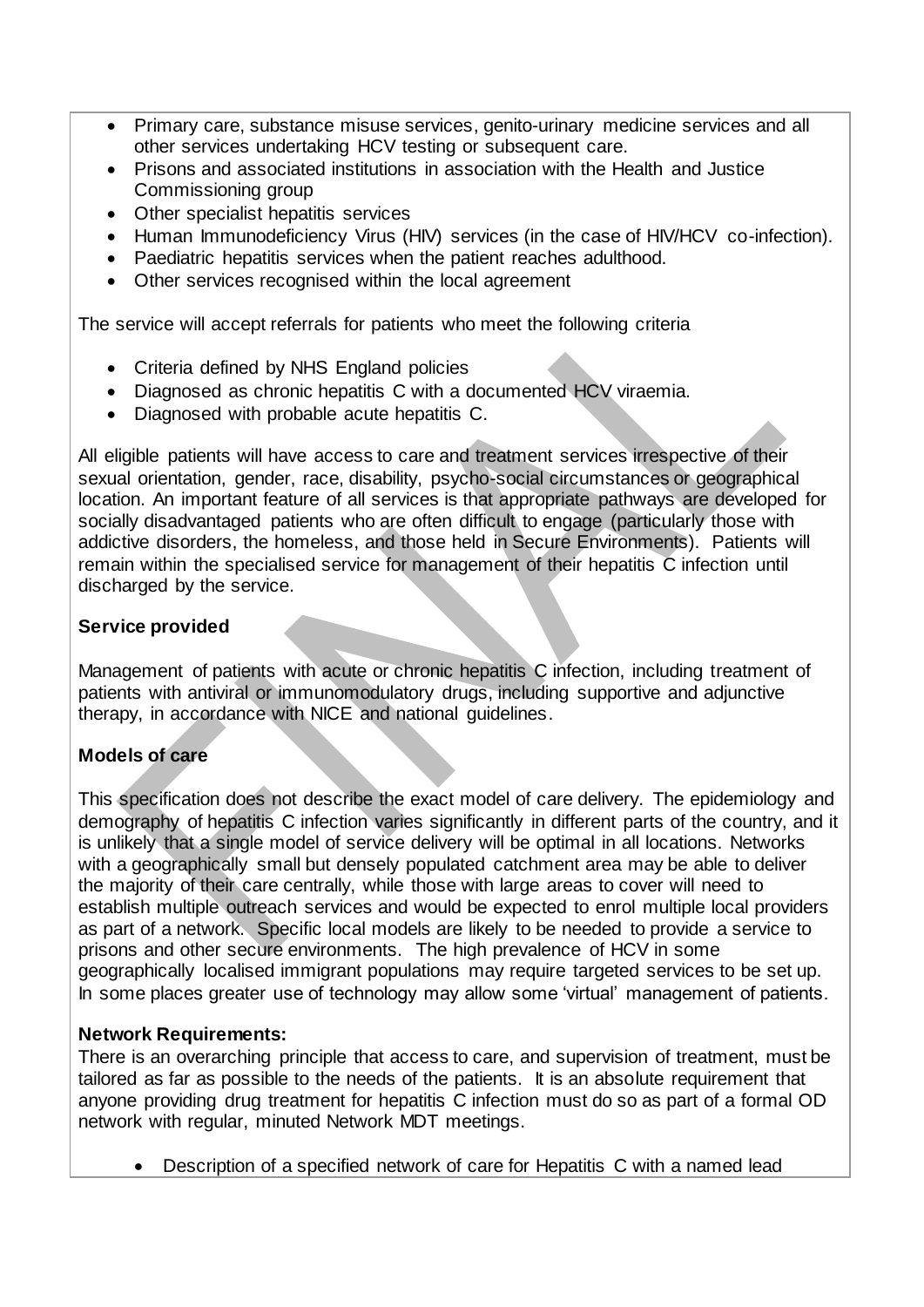Centre hosting the MDT and supporting co-ordination of the ODN.

- The other providers' roles and the partnership arrangements within the network should be described within its "Constitution" and agreed by its members.
- Where required provision of services through outreach and inreach should be supported by service levels agreements or a "Memorandum of Understanding" as appropriate.
- Specialised centres should demonstrate they have a caseload of complex and non-complex patients to develop and maintain expertise in the treatment of the condition for the stated population.
- There should be a single virtual network MDT with named members and their clinical role. The MDT membership should include at least two clinicians with experience in the management of hepatitis C and include a hepatologist.
- In larger networks the network can agree a local MDT which can make decisions on defined non-complex cases. The cases allowed to be discussed in this way must be defined, agreed and documented by the network in its constitution and agreed by the national. In all cases prescribing decisions need to follow NHS England national policy or NICE guidelines and nationally agreed clinical guidelines.
- MDT decision making supported by teams demonstrating the ability to decide appropriateness of continued surveillance or initiation of treatment in infected patients including those with complex presentations
- Within the Network demonstrate capability to oversee treatments with the potential for serious side effects requiring specialist liver support and drug interactions
- To promote access to treatment services locally through partnership and outreach models
- A plan to optimise partnership working with local expertise in engaging hard to reach groups in treatment programmes
- A plan to optimise working with patients such as a patient forum or other modes to increase patient involvement in the design and functioning of the network
- Agreement to adhere to clinically effective and cost effective use of high cost drug treatments in accordance with NHS England policy / NICE TAs
- Contribute to network audit and research to support future commissioning policy
- Contribute to national data collection of treatment and outcomes and support development of a national database

# **Outpatient service requirements**

As a minimum, Specialist Hepatitis C Service Host Organisations must provide:

- A substantive body of consultant physician expertise covering the range of clinical aspects of HCV infection, able to provide care directly and to advise and support colleagues at other centres and in other services. There must be enough consultants with documented training in viral hepatitis and regular attendance at CPD to provide 7 day per week cover.
- An appropriate number of nurse specialists to deal with the number of patients being treated. The nursing resource required needs to take into account the network role, the patient caseload, and clinical commitments such as outreach clinics. A viral hepatitis nurse specialist managing more complex patients such as those with comorbidities would be expected to manage fewer patients.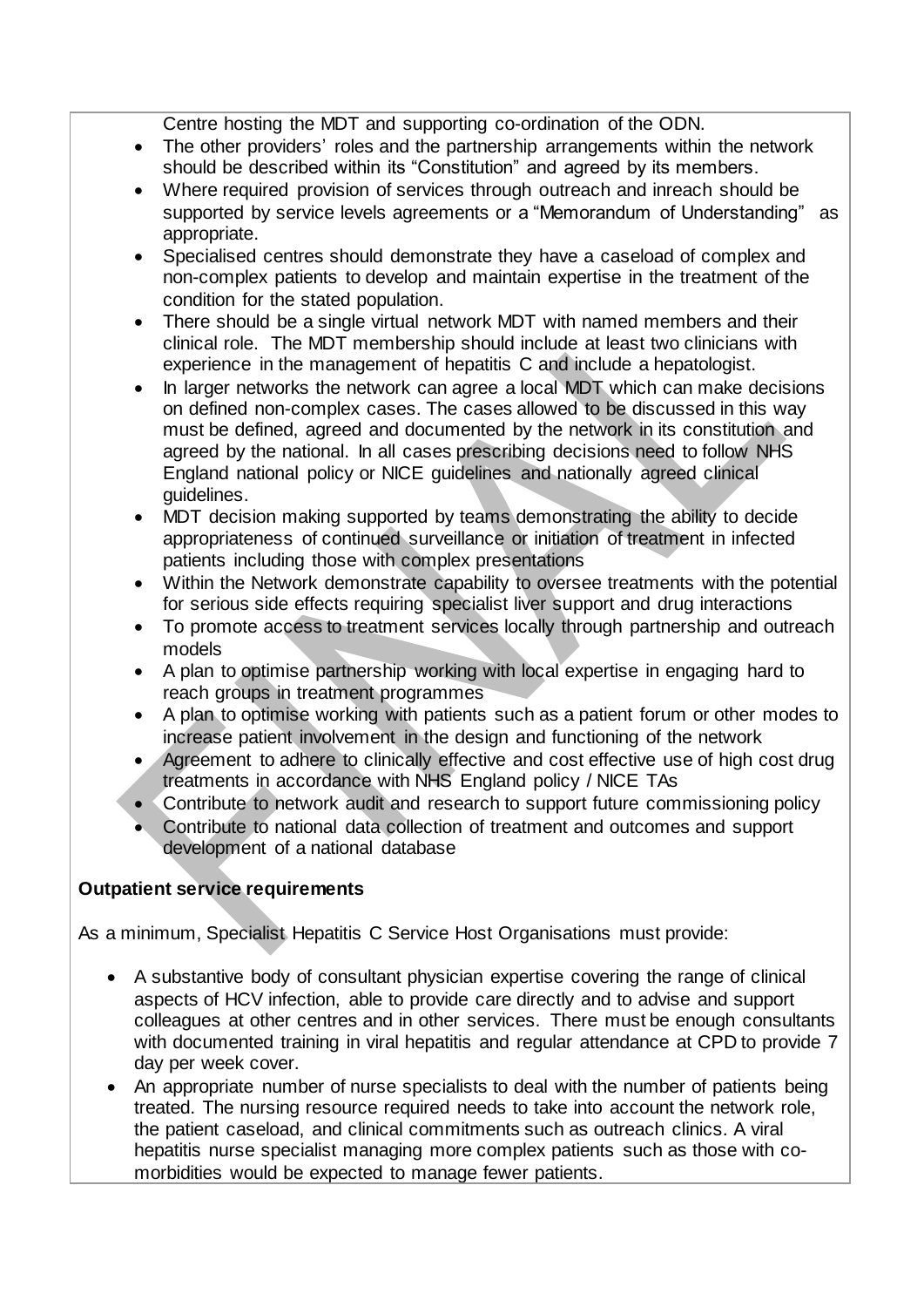- For the purpose of cross-cover, a minimum of two dedicated nurse specialists should be available in each specialist centre
- An administrator with appropriate supporting staff to provide administrative support to the network. This will be an essential element to achieve value-based returns for commissioners and to ensure best equity and access for patients locally
- A dedicated pharmacist(s) (full or part time) to manage pharmaceutical needs of patients including adherence support, medication review, provision of specialist medications and advice about drug interactions.
- Facilities (including teleconferencing facilities) for multi-disciplinary meetings which are accessible by all out-reach services
- Access to validated non-invasive methods of estimation of liver fibrosis (e.g. Fibroscan, ARFI elastography, Fibrotest)

As a minimum all centres providing therapy for patients with hepatitis C - individual providers (including out-reach centres) - must provide:

- At least one fully trained health care worker with experience and expertise in the management of patients with hepatitis C
- Access to the central multi-disciplinary meeting with telephone, video-conference or face-to-face discussion of all patients proposed for, and receiving therapy
- Access to specialist support services including psychiatric support, dermatology and molecular diagnostic virology
- Assessment of all HCV patients being considered for drug treatment in line with national NHS referral to treatment timeline targets
- Care pathways to ensure that relevant investigations for decision making are available when the patient is first seen in the clinic whenever possible
- A first review for all patients by a clinician (doctor or other suitable specialist) sufficiently qualified and experienced to assess the patient for suitability for treatment
- Facilities and expertise to commence, monitor and complete treatment in a safe and effective manner
- Pathways to services that assist patients in decreasing or discontinuing excessive alcohol intake where appropriate
- Links for urgent referrals for psychological and psychiatric support
- Pathways of referral of patients for whom established therapies fail for consideration for studies/trials of newer agents
- Expertise at difficult phlebotomy
- Provision of adherence support
- Access to welfare advice and support
- Administrative support to ensure accurate recording of information, and timely communication of decisions to patients and other care providers

### **Inpatient service requirements**

Specialised hepatitis C networks must provide centres with certain inpatient facilities to manage potential complications of hepatitis C treatment, most notably hepatic decompensation and sepsis. Required facilities include:

7 day a week availability of consultant physician with expertise in managing hepatitis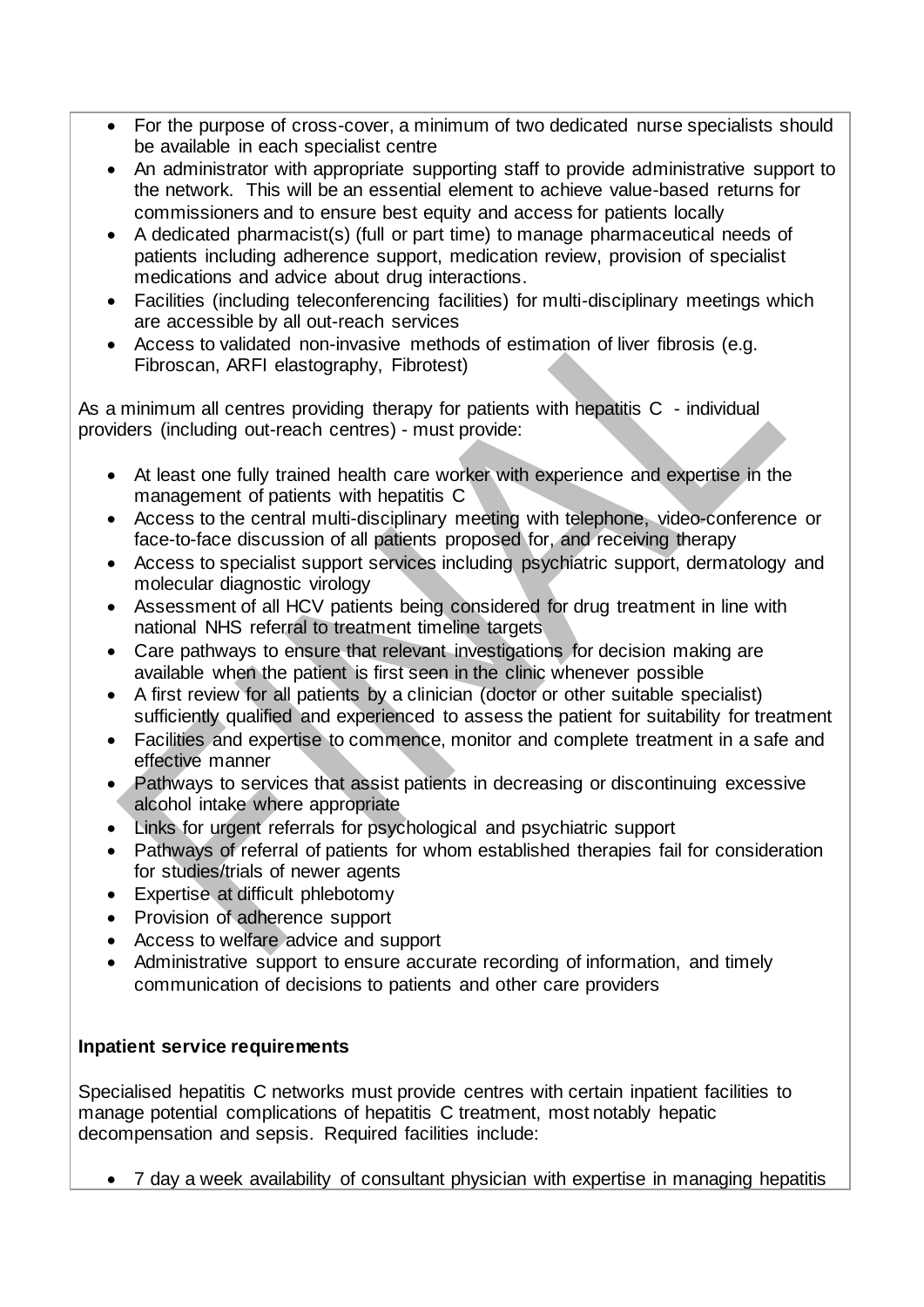C (usually hepatology, gastroenterology, or infectious diseases) to provide advice and information to colleagues managing patients who are receiving therapy. Advice may be provided remotely

- 24 hour access to diagnostic laboratory and radiology support
- Care pathways to quaternary and other services such as liver transplantation and HPB surgery and cancer care.
- Access to dermatology advice, blood transfusion services, and high dependency and intensive care support

### **3.3 Population covered**

Adults (aged 19 and over) with diagnosed HCV infection commencing or undergoing specific therapy for their hepatitis C. Whilst adult services are generally defined as for those aged 19 and over, it is possible that adult services may treat some patients aged 15 – 18 because of the specific needs of the individual patient (with appropriate liaison with paediatric services).

Specialised HCV treatment services will also be provided to adults in secure environments. Where these services are provided they will be commissioned through NHS England Health & Justice. Services provided in prison settings must adhere to the same quality standards and provide an equivalent level of care. These may be provided on an in-house or in-reach or outpatient / inpatient basis and this will be reflected in the relevant specification for Specialised Services for Health and Justice.

The service outlined in this specification is for patients ordinarily resident in England\*; or otherwise the commissioning responsibility of the NHS in England (as defined in Who Pays?: Establishing the responsible commissioner and other Department of Health guidance relating to patients entitled to NHS care or exempt from charges:

[http://www.dh.gov.uk/en/Publicationsandstatistics/Publications/PublicationsPolicyAndGuidan](http://www.dh.gov.uk/en/Publicationsandstatistics/Publications/PublicationsPolicyAndGuidance/DH_127393) [ce/DH\\_127393\)](http://www.dh.gov.uk/en/Publicationsandstatistics/Publications/PublicationsPolicyAndGuidance/DH_127393)

*\*Note: for the purposes of commissioning health services, this EXCLUDES patients who, whilst resident in England, are registered with a GP Practice in Wales, but INCLUDES patients resident in Wales who are registered with a GP Practice in England*.

### **3.4 Any acceptance and exclusion criteria and thresholds**

Adults (aged 19 and over) with diagnosed HCV infection commencing or undergoing management for their hepatitis C, and some patients aged 15 – 18 because of the specific needs of the individual patient.

Patients with decompensated cirrhosis or other forms of severe liver disease are sometimes inappropriately excluded from consideration for treatment, as greater clinical expertise is needed in these patients' management. The specialised care model (as established in this specification) ensures that such patients can be assessed and managed in a safe clinical setting, and not excluded.

Specialised HCV treatment services will also be provided to adults in secure environments.

Paediatric patients treated within paediatric services are not covered by this specification but are included with Paediatric Medicine service specifications.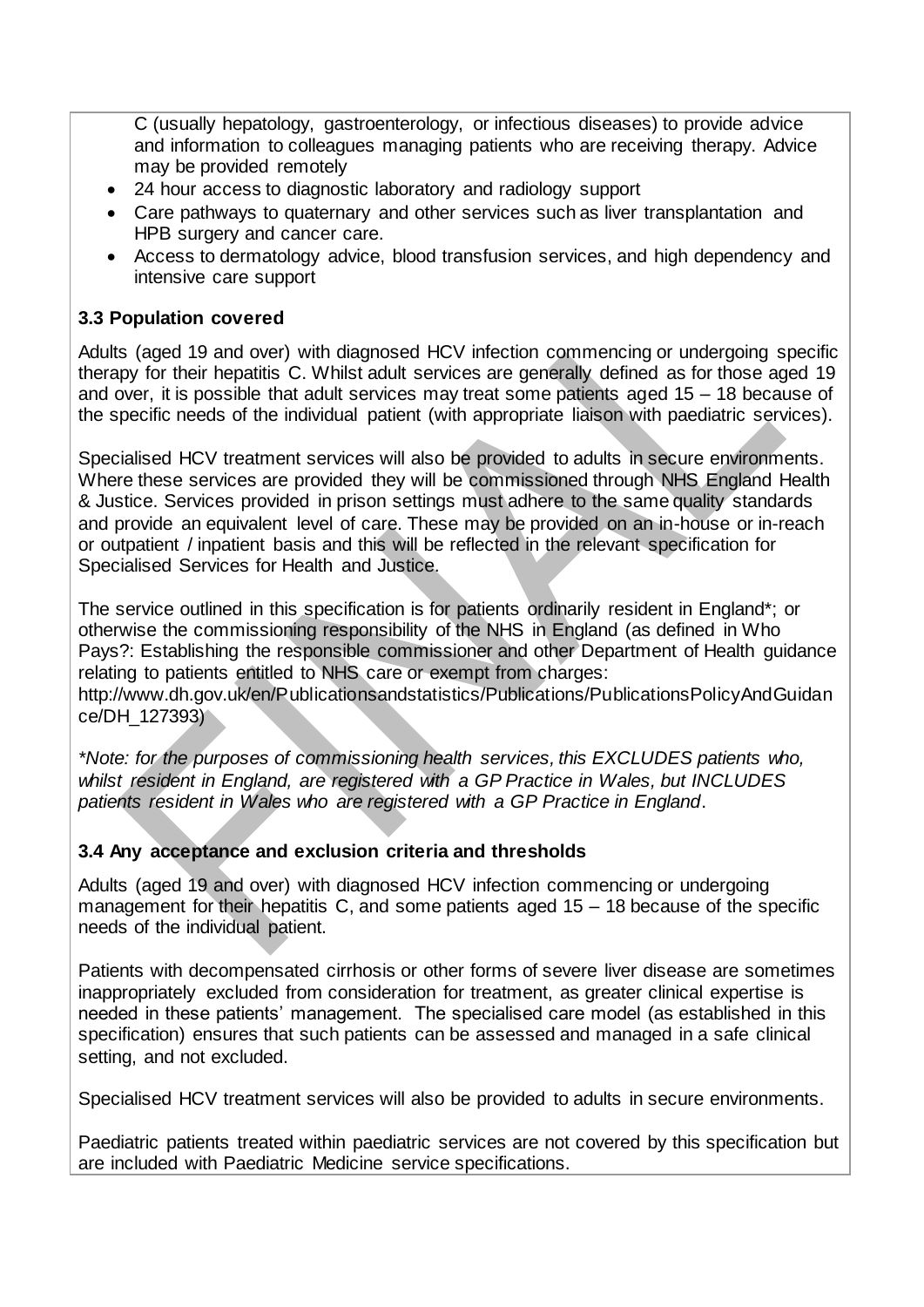#### **3.5 Interdependencies with other services/providers**

The Operational Delivery Network must be able to demonstrate that it has well established links or an agreed plan, to:-

- Primary care.
- A full range of diagnostic imaging and pathology services.
- HCV virology including interpretation of resistance patterns, and access to viral load quantification results within 24 hours of sample receipt if required.
- Access to dietetics.
- Third sector services to support adherence, peer support and self-management programmes.
- Alcohol and substance misuse services
- Dermatology and haematology services
- Liver transplantation services and hepatobiliary services for the management of HCC
- Obstetric services with experience in managing HCV-infected mothers
- HIV services
- Formal links to other specialist centres to facilitate transfer of care as required
- Formal arrangements to support continuation of treatment of patients moving between or leaving secure environments
- Formal pathways to support transition of paediatric patients to adult services as required
- Mental health services for patients with significant mental health needs ranging from third sector support services to clinical psychology, liaison psychiatry and liaison with community mental health services in patients' place of residence.
- The OD Network should also ensure that it describes the links and interfaces of its services and care with other relevant pathways and organisations (e.g. Local Authorities) as required.

### **4. Applicable Service Standards**

### **4.1 Applicable national standards e.g. NICE**

The service will be commissioned in accordance with applicable NICE Technology Appraisal and NHS England service standards:

The service will also be commissioned to support the aims and objectives of the Department of Health Hepatitis C Plan for England.

### **4.2 Applicable standards set out in Guidance and/or issued by a competent body (e.g. Royal Colleges)**

NHS England Nationally developed Guidelines and algorithms

### **5. Applicable quality requirements and CQUIN goals**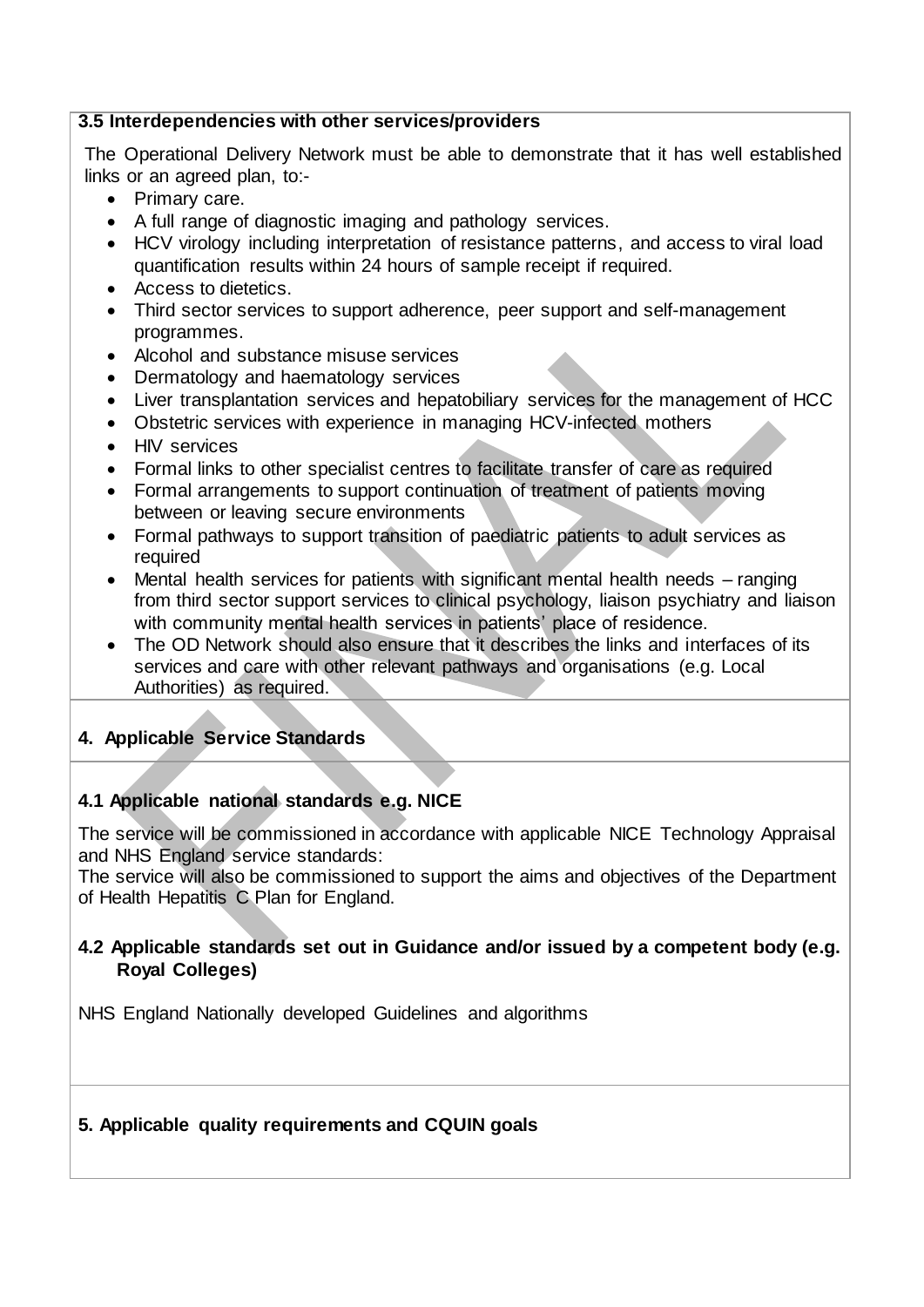# **5.1 Applicable quality requirements (See Schedule 4 Parts A-D)**

# **5.2 Applicable CQUIN goals (See Schedule 4 Part E)**

- Patients initiating therapy should have been discussed at a hepatitis C multidisciplinary meeting with documentation of the recommendations provided to the patient and the general practitioner
- Networks should develop a plan to improve partnership working
- A proportion of treated patients should be engaged in opiate substitution programmes or have evidence of on-going drug addiction disorders requiring specialist support
- Patients receiving antiviral therapy should have a named care provider
- A minimum defined data set should be collected on all patients when available

### 6. **Location of Provider Premises**

| <b>Network Population served</b> | <b>Minimum Number of</b><br>Networks required* | <b>Maximum Number of</b><br><b>Networks required</b> |
|----------------------------------|------------------------------------------------|------------------------------------------------------|
| North West                       | 3                                              | 4                                                    |
| North East                       |                                                |                                                      |
| Yorkshire & Humber               | 2                                              | 3                                                    |
| West Midlands                    |                                                | $\overline{2}$                                       |
| <b>East Midlands</b>             | $\overline{2}$                                 | 3                                                    |
| East Anglia & Essex              |                                                | $\overline{2}$                                       |
| London                           | 3                                              | 4                                                    |
| South East Coast                 | 2                                              | $\overline{2}$                                       |
| <b>Thames Valley</b>             |                                                |                                                      |
| Wessex                           |                                                |                                                      |
| South West                       | $\overline{2}$                                 | $\overline{2}$                                       |
|                                  |                                                |                                                      |
| <b>Total Number of Networks</b>  | 20                                             | 25                                                   |

\*The number of networks required reflects that the option of cross Regional network arrangements may be considered within the overall model.

### **The Provider's Premises are located at:**

ODN Centres and linked services have been defined through the compliance process

# **7. Individual Service User Placement**

Not Applicable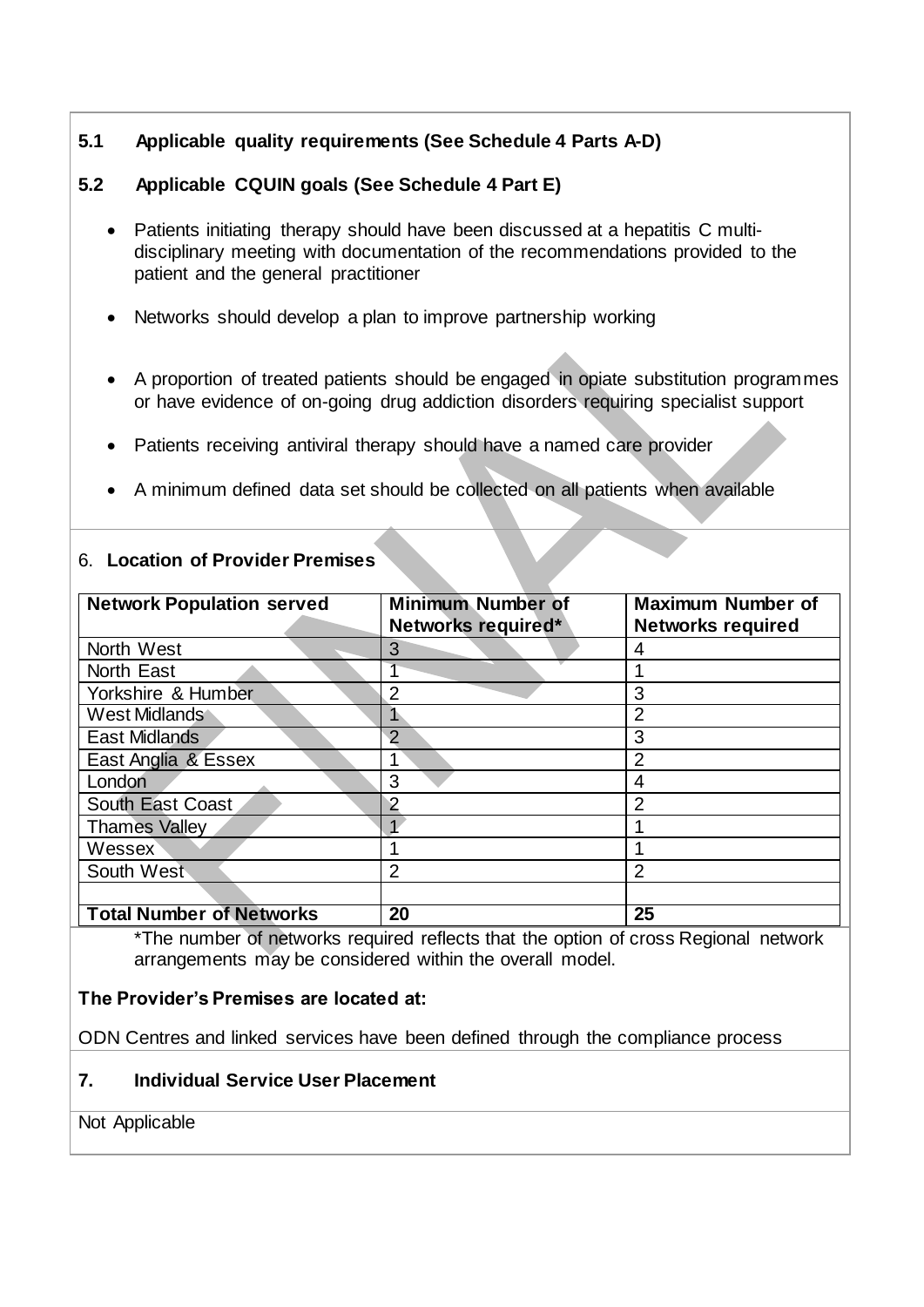# **Appendix One**

# **Quality standards specific to the service using the following template:**

| Quality<br>Requirement                                                                            | <b>Threshold</b> | Method of<br>Measurement                                          | Consequence of<br>breach                |  |  |
|---------------------------------------------------------------------------------------------------|------------------|-------------------------------------------------------------------|-----------------------------------------|--|--|
| Domain 1: Preventing people dying prematurely                                                     |                  |                                                                   |                                         |  |  |
|                                                                                                   |                  |                                                                   |                                         |  |  |
| Patients initiating<br>therapy should<br>achieve a<br>sustained<br>virological<br>response (cure) | $>80\%$          | National database                                                 | Patients receive<br>ineffective therapy |  |  |
| Domain 2: Enhancing the quality of life of people with long-term<br>conditions                    |                  |                                                                   |                                         |  |  |
| Patients initiating<br>therapy should<br>achieve a<br>sustained<br>virological<br>response (cure) | $>80\%$          | National database                                                 | Patients remain<br>infected             |  |  |
| Domain 3: Helping people to recover from episodes of ill-health or<br>following injury            |                  |                                                                   |                                         |  |  |
|                                                                                                   |                  |                                                                   |                                         |  |  |
|                                                                                                   |                  | Domain 4: Ensuring that people have a positive experience of care |                                         |  |  |
| Patients receiving<br>antiviral therapy<br>should have a<br>named care<br>provider                | $>90\%$          | Local database                                                    | Patients receive<br>inadequate care     |  |  |